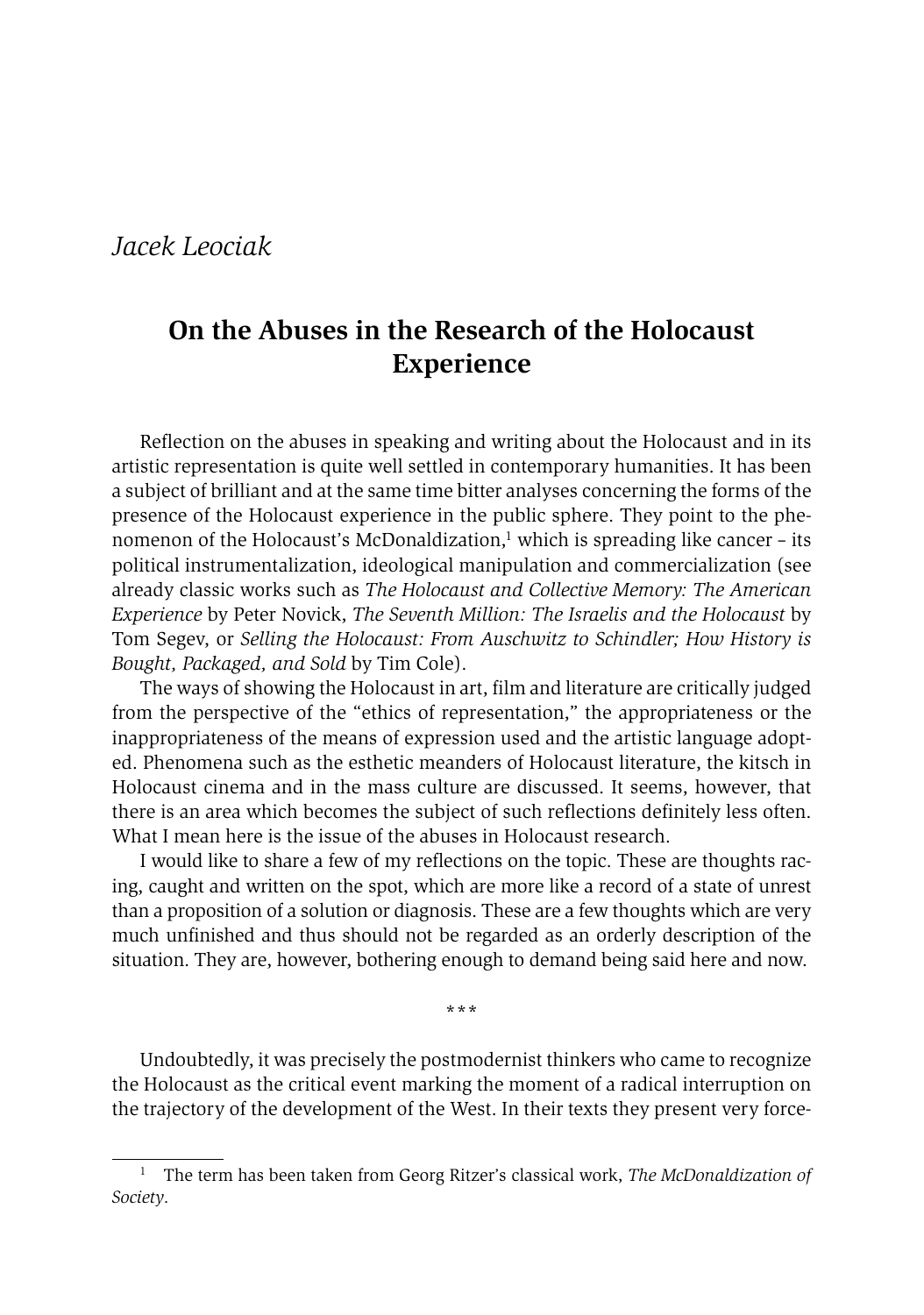fully the conviction that the "final solution" plays the key role in the experience of modern humankind. Consequently, *Endlösung* becomes one of the main protagonists in the postmodernist discourse. Within the framework of these philosophical inspirations the notion of the Holocaust as the "borderline event" or "extreme occurrence" has been developed. It means that the annihilation of the European Jews is not only the most extreme case of genocide in human history but it is also an event that has a transformative power resulting in the destruction of the foundations of the existing civilizational order and the values on which it had been founded. The event reveals the design of modernity and indicts it by pointing out its horrifying implications. According to Przemysław Czapliński, "the Holocaust is the gravestone of modernity and the fluid foundation of post-modernity."2

According to Jean-François Lyotard<sup>3</sup> not only "reality" was killed in the gas chambers, but also the hitherto existing ways of talking about reality. "Grand narratives" presenting the world as a sensible entity collapsed and their place was taken by a number of "micronarratives": fragmentary, temporary, provisional, incomplete. There is no longer a fixed point of reference, the hitherto existing norms of cognition have been shattered, we are thrown right in the middle of a conflict between various "phrasing" orders, none of which has the final and ultimate sanction. Lyotard calls this incessant struggle a quarrel, an argument (French *différend*, English *differend4*), and makes it the core of his conception, which he formulates in his frequent references to the Holocaust. For the French philosopher, Auschwitz is a synonym of the destruction of the standard ways of naming, judging, understanding. Auschwitz occasions the destruction of the Auschwitz experience itself because it is something so radically new in history that it even renders testifying about it impossible. In his exposition Lyotard refers to a metaphor of an enormous earthquake which destroys all the seismological apparatus and thus makes taking any measures impossible from that moment on. Scholars are unable to investigate and find out what happened, while common people develop a "negative image of the indefinite." The testimony to Auschwitz remains something unthinkable, inexpressible. "Auschwitz," writes Lyotard, "is the most real reality. Its name delineated the bounds within which historical knowledge comes to question its own competence. One cannot go any further for one would arrive at nonsense. The alternative here is not the signification established by means of cognitive procedures or the absurd; the alternative is a kind of mysticism."5

Characteristically, in his book Lyotard refers to the names and works of great philosophers beginning with Plato and Aristotle, through Kant and Hegel to Levi-

<sup>2</sup> P. Czapliński, "Zagłada jako wyzwanie dla refleksji o literaturze," *Teksty Drugie* 5 (2004): 11.

<sup>3</sup> J.-F. Lyotard, *The Differend: Phrases in Dispute*, transl. Georges Van Den Abbeele (Minneapolis, 1996).

<sup>&</sup>lt;sup>4</sup> The term was expressed by means of a neologism.

<sup>5</sup> J.-F. Lyotard, *The Differend.* I refer to pages: 32–33 and 56–58. The quote comes from page 58.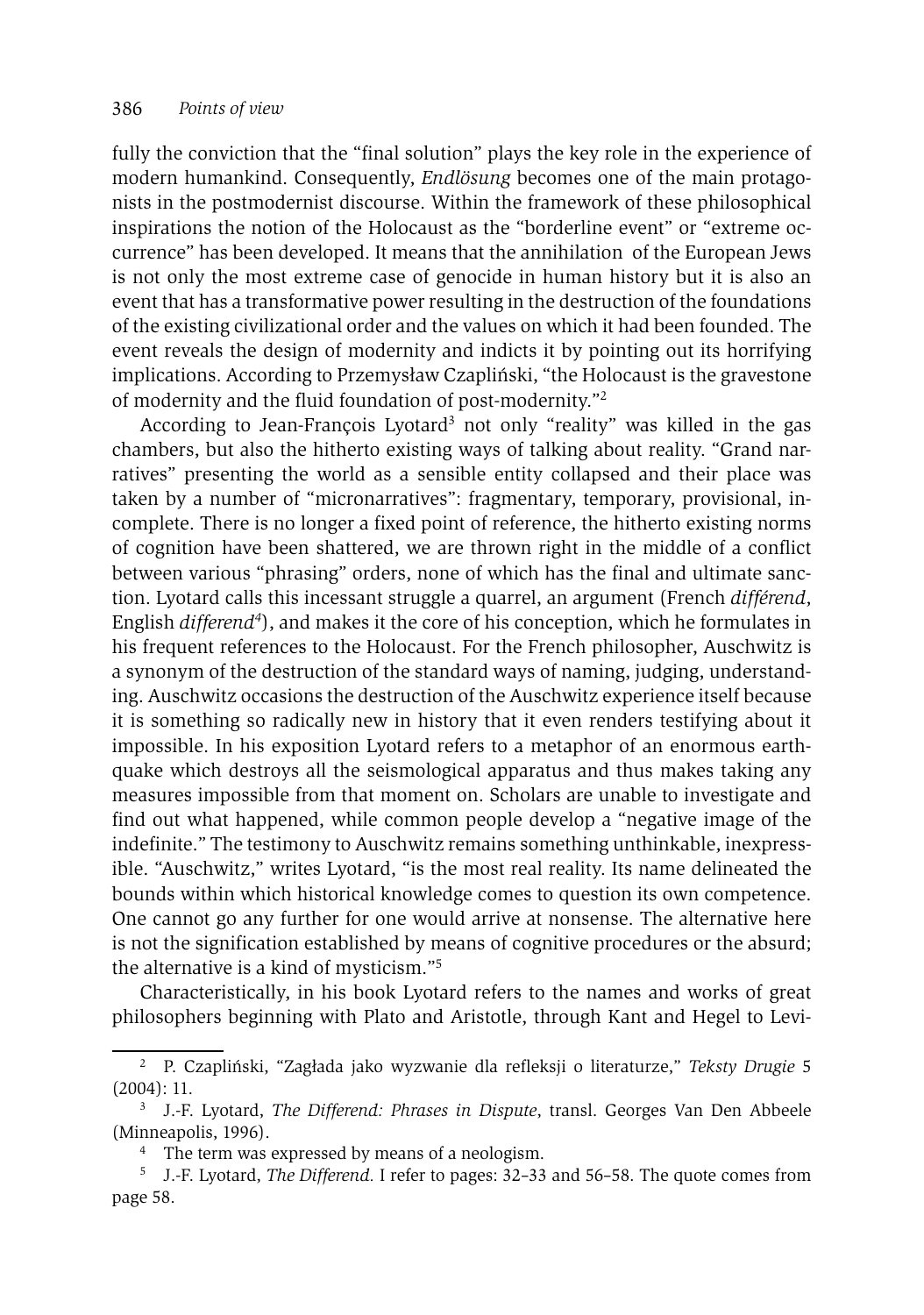nas, but he does not mention at all such great Auschwitz witnesses as Elie Wiesel, Charlotte Delbo, Primo Levi, Tadeusz Borowski or Imre Kertész. He carries on his exposition in a sense beyond them, over their heads, as if he left in a black hole everything that had managed to get out of it: not only survivors' testimonies written post factum, but also the manuscripts buried in the ashes of the Birkenau crematorium which were hidden there by *Sonderkommando* members, who hoped that one day somebody would find and read the texts.<sup>6</sup>

The postmodernist Holocaust discourse breeds many dangers, and the youthful contacts with fascism and anti-Semitism of some of its founders – such as Maurice Blanchot or Paul de Man – cast a shadow on their works. The critics of this discourse point, among other things, to the danger inherent in questioning the fact and the status of historical truth. Czapliński is right when he writes that "there is no such language which could express the truth of the Holocaust, because language does not express anything and the Holocaust has no truth of its own."7 Such a conviction, however, can easily become an impulse that triggers the mumbling speech of the priests of the inexpressible or it might be a fuel for the negationists. Although others soberly point out that the negationists do not refer to postmodernist treatises but to a peculiarly interpreted experience, we should listen to what cultural critic Michiko Kakutani has to say about it:

The thing is that the deconstruction provides a brilliantly nihilistic vision of the world according to which all meaning is relative, all truth is elusive and thus devoid of meaning. . . . The deconstructivists and thinkers of a similar mental attitude conduce to the atmosphere in which the ideologues and propagandists, e.g. those who deny the Holocaust, might attempt to attack these two foundations of human civilization – memory and truth.8

Kerwin Lee Klein warns against the abuses and intellectual shallowness brought by the fascination with the category of memory. He points to two currently discussed concepts of memory: the "therapeutic" (which uses the Freudian terminology) and the "avant-garde" one (connected with postmodernism). The postmodernist concept of memory discovers in it the experience of "renewed fascination" and "direct experiencing," which replaces "history" and even becomes its opposite. It contains in itself what is inexpressible and impossible to articulate. This area is extensive and is particularly favored by Holocaust scholars, who originate from this inspiration. Thus understood memory refers to the sphere of the "inexpressible" – the excesses, taboo, darkness, lofty things – or the Absolute, whose arcanes are clear only for a handful of the elect who possess the secret code of access. . . . As James Berger pointed out in his analysis of the theory of trauma and its fascination

<sup>6</sup> *Wśród koszmarnej zbrodni: notatki więźniów Sonderkommando*, translation from Yiddish and French, selected and edited by J. Bezwińska, D. Czech, 2nd extended edition (Oświęcim, 1975).

<sup>7</sup> P. Czapliński, op. cit., 14.

<sup>8</sup> Quoted in: A. Milchman, A. Rosenberg, "Experiments In Thinking The Holocaust: Auschwitz," *Modernity and Philosophy,* 72.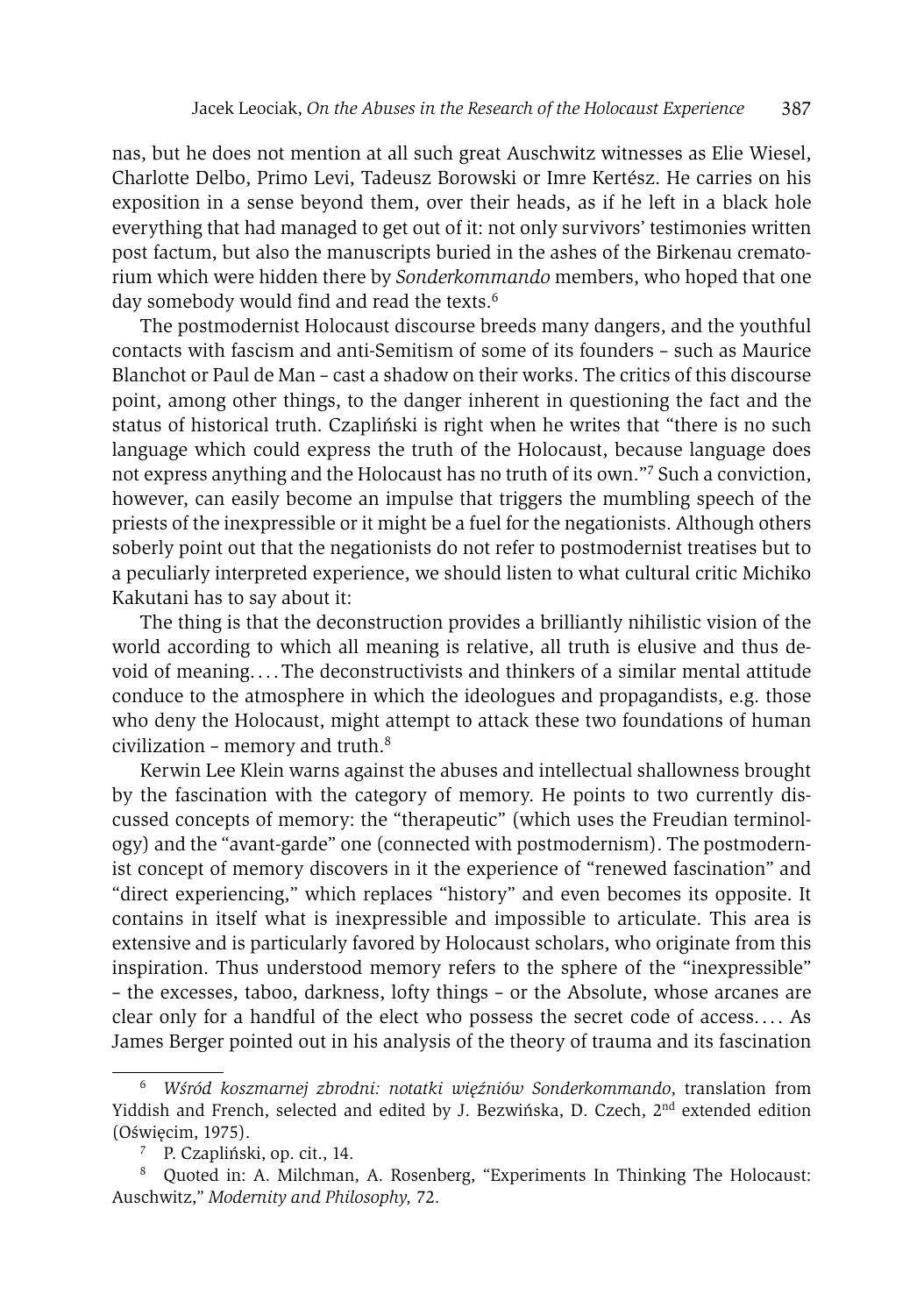with the "discourse of the inexpressible," a part of the postmodernist catastrophic dictionary seems to have recently become blurred, adopting a form of a "traumatic-sacred-lofty otherness."9

Other dangerous traps in the post-modern style of thinking about the Holocaust lie in certain assumptions of the "narrativist turn" in the philosophy of history and the constructivist orientation in humanistic research. What I mean here is the danger of abuse of such key notions as "historical source" or "historical fact."

We must realize, as Jerzy Topolski<sup>10</sup> reminds us, that the phrase "historical source" itself has the form of a lexicalized metaphor whose metaphorical quality can no longer be sensed. In accordance with the logic of such a loss of metaphorical quality, we should say that something as crystal clear as spring water flows from the source. The truth is the water which the historian draws from the source. In this sense sources have a cognitively higher status than the historical narration created on their basis. "What I call the myth of historical sources is this conviction from which stems the categorical distinction between historical sources and narration and the treatment of sources as depositaries of truth," writes Topolski.11 The author mentions two manifestations of the myth of sources. The first one is the principle, which is a part of the technical canon, and which gives rise to the conviction that having two independent sources both confirming the information on the same fact practically proves its authenticity. But one might call into question both the rule of two sources itself (does the information from only one source need to be a priori unreliable?) and the notion of their independence (for sources could have been created independently of one another but still their authors could have been dependent on the same vision of the world). Another manifestation of the myth of sources is the conviction that the more sources a historian has, the closer he is to the truth. But the cognitive value of sources cannot be established a priori – it can only be established in relation to concrete research, in other words: in relation to what the historian is looking for.

In the positivistically oriented methodology of history, a historical fact (a specific event which happened in the past) is the object of analysis, while the historian's task is to determine these facts beyond doubt. Behind the very notion of historical fact lies the conviction, not openly expressed, that first of all, what has been established and called a fact really took place; and secondly, that it is entitled to the status of autonomic reality, which is independent and separate from both the cognition process and the cogniting subject. Meanwhile, since the anti-positivistic turn in the humanities, the subject's active role in the constitution of the research object has been accepted. A historical fact is thus not "a thing in itself" but a construction

<sup>9</sup> K.L. Klein, "O pojawieniu sie pamięci w dyskursie historycznym," trans. M. Bańkowski, *Konteksty. Antropologia kultury – etnografia – sztuka* 3–4 (2003): 48.

<sup>10</sup> See: J. Topolski, *Jak się pisze i rozumie historię. Tajemnice narracji historycznej* (Warsaw, 1996) (see chapter 20 devoted to these issues "Źródła historyczne a narracja historyczna," 335–348).

<sup>11</sup> J. Topolski, op. cit., 337.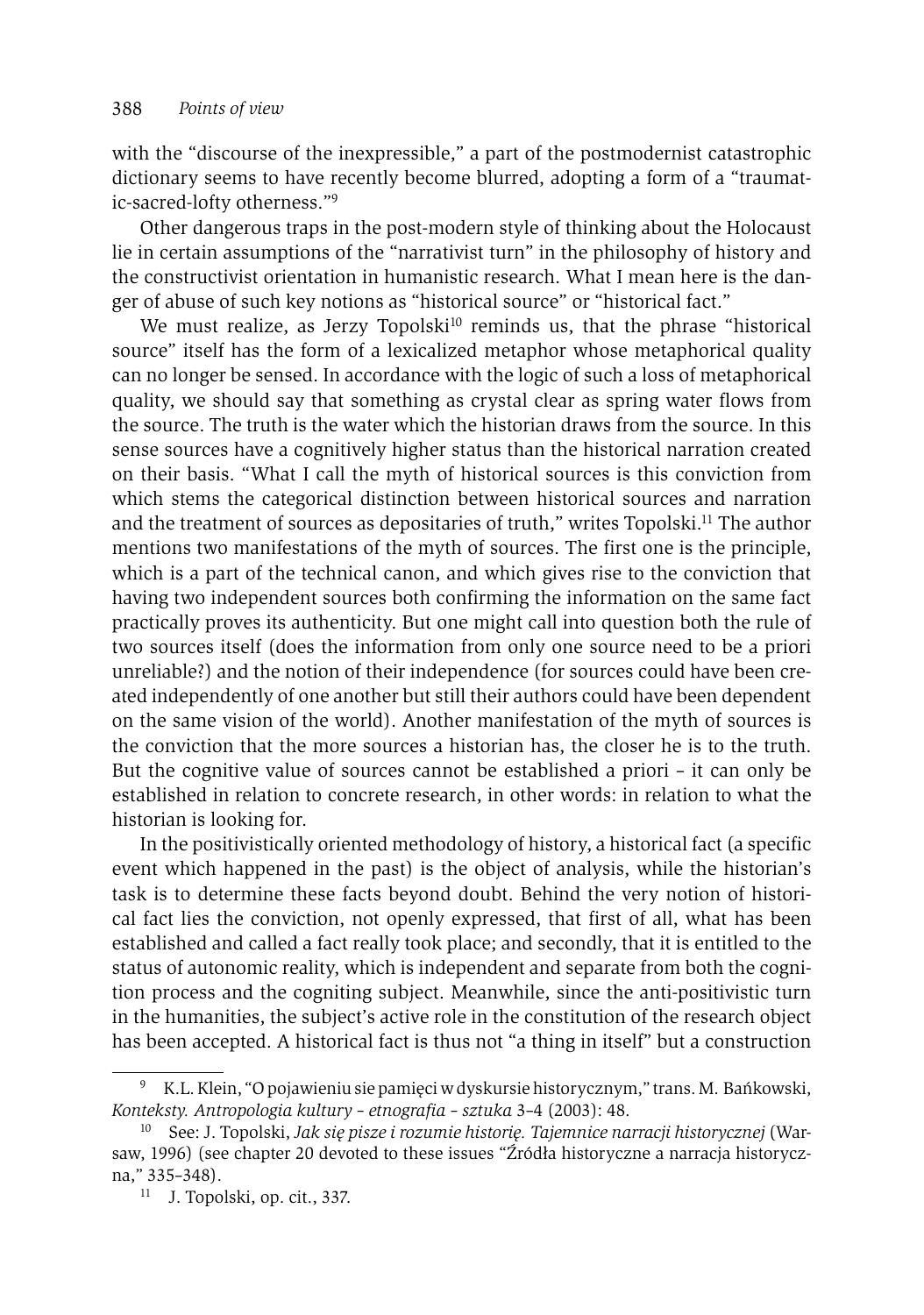created by the historian on the basis of a number of pieces of indirect information which he needs to interpret and structuralize. A historical fact is a construction, for it is the historian who points to certain phenomena, decides about their chronological, geographical and factual boundaries, orders them, puts them in a sequence or in a cause-and-effect order. "Historical sources give us an unlimited number of facts which I call 'physical' here [that is those 'provided by nature' such as the death of a person – J.L.]. The historian places them within the society using his conscious or unconscious knowledge of it. By grouping, separating, isolating and combining them, the historian constructs from them what we informally call 'historical facts' . . . ," writes Witold Kula. 12

Joanna Tokarska-Bakir gives two examples of abuses of post-modern research practice concerning Holocaust studies.<sup>13</sup> The first one refers to the limits of the freedom of the interpretation of "facts," while the other refers to the pathology of the relation between discourse and reality.

Christopher Browning, one of the greatest Holocaust historians, master of gathering facts which with most extraordinary precision reveal the modus operandi of the "final solution," writes that 101 Reserve Police Battalion arrived at Józefów in the morning of 13 July 1942 and shot many hundreds of Jews in a nearby forest. Such 'facts' simply do not allow for their interpretation, they have no sense, at least in those categories of questions about sense which I look for answers to.<sup>14</sup> Tokarska-Bakir comments, "Even though the discovery of the ubiquity of interpretation was once a turning point, today innovative is rather the question as to how it happens that some facts can do so well without an interpretation. Interpretation is never innocent and it is not always needed, and it is particularly not innocent when it is not needed."15

The second example comes from the French historian Pierre Vidal-Naquet's statement. This subtle expert on ancient Greece was also interested in modern history, and the crimes of colonialism; he condemned the tortures applied by the French in Algeria, and he also fought against negationist stances: both the negation of the Armenian genocide by the Turks and the destruction of the Jews by the Germans. He tried to safeguard reality against the temptations to make it vague, to blur or mask it. He was perfectly aware of the fact that we see history through the discourse on history, but he pointed out that "there is something which exists beyond it, which existed before it, something which cannot in any way be reduced to discourse, and which I would still call reality."<sup>16</sup>

<sup>12</sup> W. Kula, "Rozważania o historii*,"* in idem, *Wobec historii* (Warsaw, 1988), 42–44.

<sup>13</sup> See: J. Tokarska-Bakir, "Syn marnotrawny dziesięć lat później," *Teksty Drugie* 4  $(2005): 145-147.$ <br><sup>14</sup> Ouoted in

<sup>14</sup> Quoted in: J. Tokarska-Bakir, op. cit., 146

<sup>15</sup> Ibidem, p. 147.

<sup>16</sup> Ibidem, p. 146*.*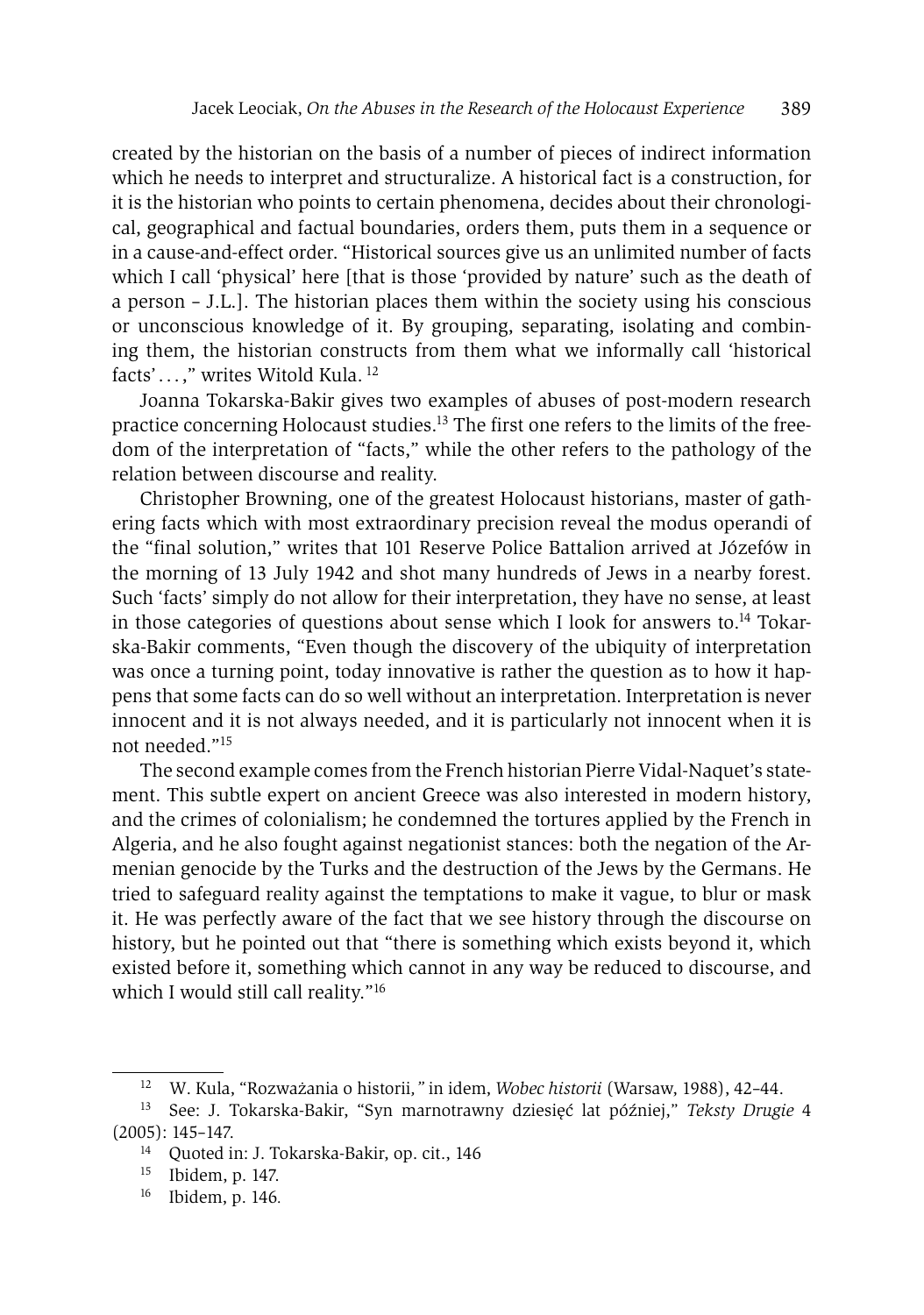**\*\*\***

All artistic representations of the Holocaust face – roughly speaking – two dangers. Let us imagine a fast-flowing river or a deep abyss – insurmountable obstacles. Above them there is a narrow, unstable, unsafe footbridge, spread between the two banks and leaning on solid ground. Everything depends on the ground's solidity. If the footbridge is solidly fixed and the ground is hard then one has a chance to walk over the abyss, over the water. But what if the two banks are only quicksand and do not provide stable support or allow for any foundations to be built? What is going to happen with the foothold when we step on it? I think that Holocaust representations, just like this footbridge over the abyss, spread between the pole of trivialization and kitsch on the one hand, and the pole of sublimation and sacralization on the other. In both cases the Holocaust experience is pushed beyond the area of what is real.

It seems that the academic Holocaust discourse faces a powerful temptation which is indeed difficult to resist. I would call it the temptation of narcissism. Artists are narcissistic. It is not only understandable and justified but also commonly accepted, even obvious. The conviction that the narcissistic trait also deeply marks the personality of researchers, people of science, academics nonetheless is less obvious. Perhaps because it is more concealed.

Let us treat Andrzej Bart's *Fabryka muchołapek*17 as an intermediate link between Holocaust representation in art and in science. The author carries out a comprehensive Holocaust study, carefully prepares the source material, investigates the history of the Łódź ghetto and his novel's hero Chaim Rumkowski. He does all that to impress the reader with the wide spectrum of his erudition and literary mastery and to create a quasi-world of quasi-Rumkowski's quasi-trial. That construction is woven from quotes and quasi-quotes from sources, with historical figures speaking their own or almost their own voice – everything is (almost) right. Only that "almost" makes an enormous difference. For me Bart's book is an example of narcissistic kitsch. It lies half way between literature and documentary, between a novel and an account, between a testimony and a record of a dream. It is conspicuously "between" discourses, genres, truth and fiction. Thus, it perfectly fits the model of post-literature in post-modern times. Consequently, it is not surprising – its poetics is perfectly predictable, it is painfully "post-traditional." It flatters the tastes and trends. It is also perfectly empty cognitively. The author plays with conventions of speaking, quotes, narrative perspectives, ideas for the plot, but it does not lead to anything. More specifically: it does not lead to anything apart from the satisfaction of the author's *ego*. Having read *Fabryka muchołapek* we know as much about Rumkowski's dilemma and the Holocaust experience as we had known before. We only became hostages of Andrzej Bart's erudite and literary showing off. It is pure narcissism.

<sup>17</sup> See J. Kowalska-Leder's review, *Zagłada Żydów. Studia i Materiały* 6 (2010): 319–322.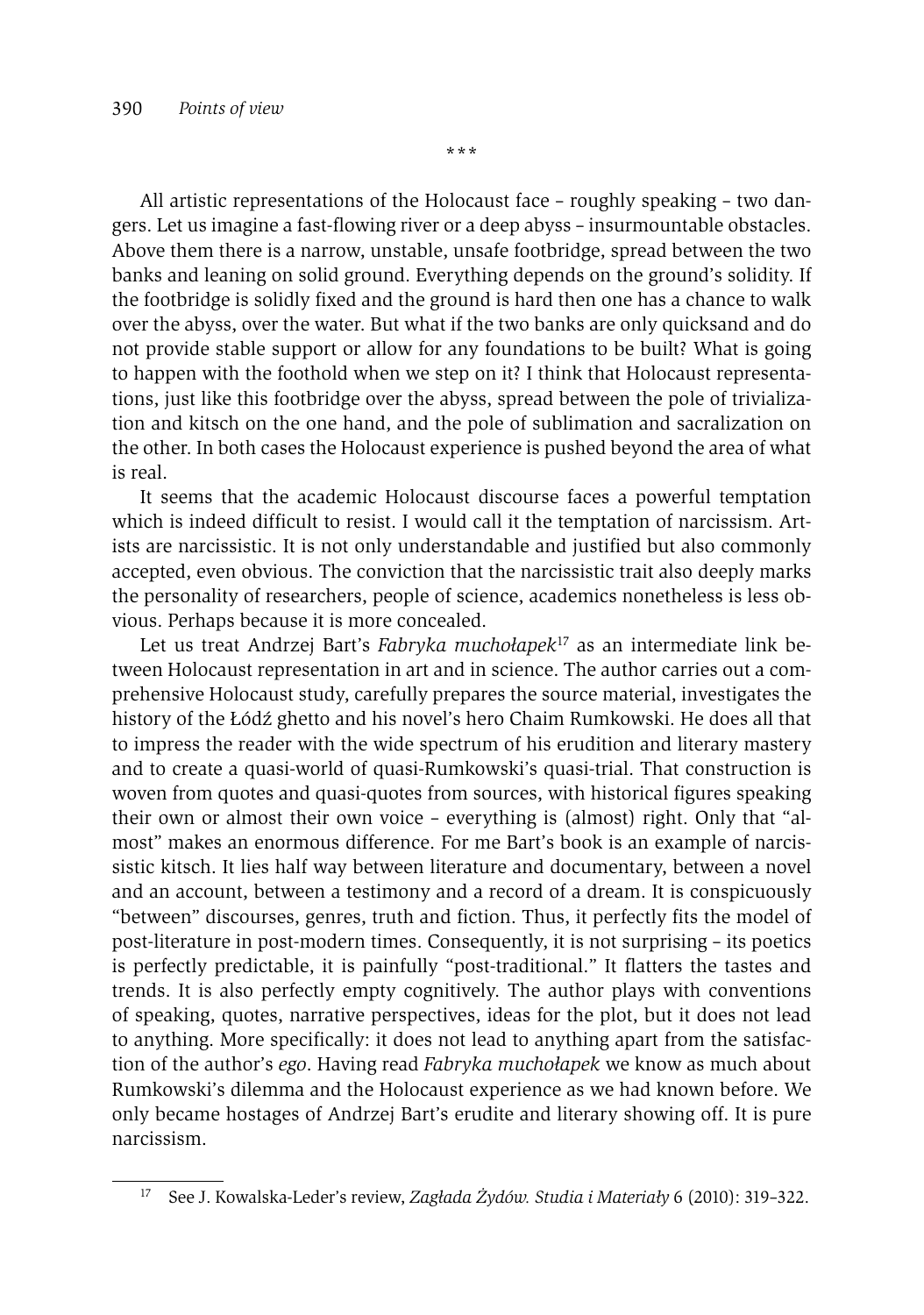I would classify the quite easily noticeable manifestations of exuberant emotionality as narcissistic abuses in the area of scientifically oriented texts about the Holocaust. Sometimes the author consciously breaks the principle of linguistic neutrality or the principle of restraint, of matter-of-factness, conceptual clarity and comprehensibility of the terms used. The text becomes dominated not so much by merit as by the intensity of expression. It is as if the cognitive values became less important, superseded by poetic effects. The text presents its rhetoricality to all and sundry, as if the author's ultimate goal was precisely to develop a rhetorically sophisticated construction, and as if the Holocaust was becoming just the canvas for an elaborate intertexture of metaphors and lyrical incantations. In such a model of scientific narcissism the author's "I" dominates, overshadowing the reality of the Holocaust. The author's "I" seems to fill everything up with itself. It is present everywhere: in the structure of sentences, in their disjointed, fragmentary flow full of exclamations, in the rhetorical questions, in the clash of single words and long passages filled with adjectives.

I think that Piotr Weiser's text on the *Erntefest* action, as seen by Polish prisoners of Majdanek, which is actually very interesting, inspiring and asks very important questions, serves, however as an example of that type of "post-scientific" narcissism.18 This study based on a rich source material is torn between two elements – the research element and the lyrical one. It seems that at times the author finds it hard to decide what his text is to be: a study adhering to the principles of scientific discourse understood in a very liberal and post-modern way, or a personal meditation. In many places emotionality and impressiveness get the upper hand over rationality, and the analytical course is disturbed with aleatoric, variational, and associative rhythm. All three forms of presentation mix with one another: direct speech (integral quotation), indirect speech (reporting other people's words) and seemingly indirect voice (a clearly two-part form where someone else's and one's own words mingle). Let us quote a longer excerpt:

Infernum in the Poles' texts did not sound like metaphors in Dante's verses. The crematorium with fire burning inside seemed like hell in the human world, the debauched functionary was the human embodiment of Satan. Eschatological associations were repeated most often: "if the world is ever going to end, then I and many others have already lived through it then."... Europe was immersed in mass murder. The fall massacre suggested the hierarchy of all atrocities. Such a "horrible act of genocide rarely happened" in "the history of humanity." Witnesses do not carry out academic discussions about uniqueness. The precedents found only confirmed its monstrosity. A junior high school student enumerated the following events, "the Cartagena massacre, the invasion of the Huns, the fall of Jerusalem." And that crime was "a day which should go down in history, ranked as one of such events." That

<sup>&</sup>lt;sup>18</sup> P. Weiser, "Poszli wszyscy: mężczyźni, kobiety, starcy i maleńkie dzieci. Poszli na zagładę". 'Erntefest' zmysłami polskich więźniów Majdanka," in *3–4 listopada 1943. Erntefest. Zapomniany epizod Zagłady*, ed. W. Lenraczyk, D. Libionka (Lublin, 2009), 130–150.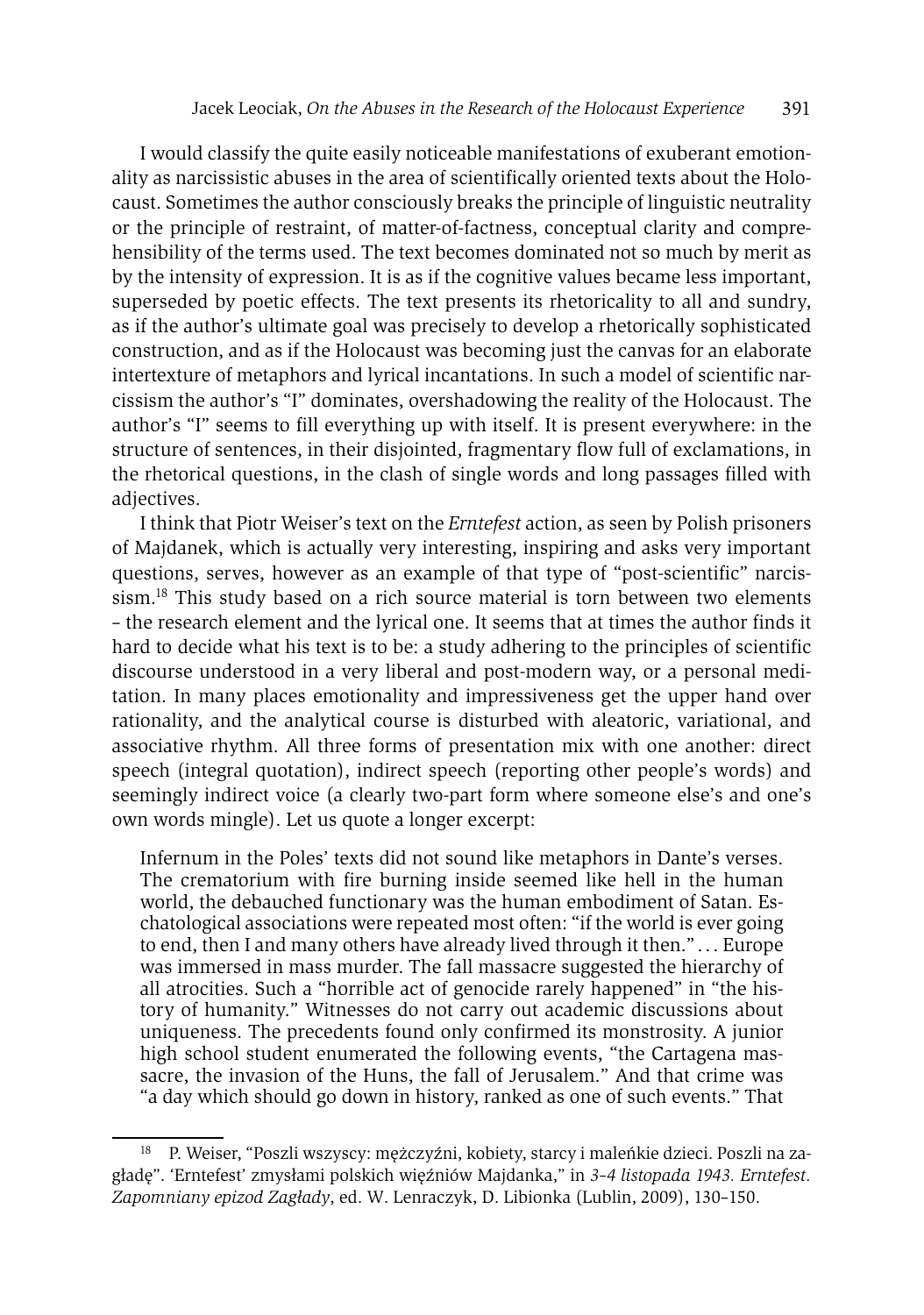sentence must have sounded suggestive, for one of the fellow prisoners wrote it down.

Participation in apocalypse transforms terror into exaltation. The historic event lends importance to the observer. He has peeked into hell! Who else can say that about himself? A tourist with a guide in his hand recalls Hannibal's war in Cartagena; a pilgrim submerged in prayer in Jerusalem reads Jeremiah's stanzas. They are looking through the windows of history. The other one writes about his experience. He has been there. He has seen it; if not everything, then quite a lot. The glint in his eye when he stands in the eye of the cyclone gives him away. He sees the smoke of the fire site with a slight syndrome of a pyromaniac. Exaltation is threatened by excitation. He does not give in to the temptation, but he takes notice of its presence. His story carries such traces as well."19

Following the ideas suggested by the author himself we could venture to point out the strong points of the peculiar trajectory of the "post-scientific" Holocaust discourse with emotionality as its dominant characteristic: esthetization – exaltation – excitation.

Exuberant erudition, which has fed on narcissism and which grows lushly, especially in the texts of students, imitators and epigones of the postmodernist discourse, leads to a different kind of abuse. This manner of writing seems to be penetrating ever broader areas of reflection on the Holocaust. Particularly coddled key-words (or perhaps: "picklock" words) are: inexpressibility, aporia of sense, silence, emptiness, absence, etc. These are the key words for reflection on the Holocaust, but due to their ritualized use they have almost lost their meaning, apart from the purely liturgical function of quotation and repetition. They signalize one's affiliation with a particular milieu and – just like thieves' slang – they create an exclusive community and exclude others from communication.20 Talking about the impossibility of talking about the Holocaust, monotonous repetition of what the great masters of post-modernity said is becoming increasingly idle, because it is more and more predictable, just like a decorative ornament repeated over and over again.

For me one example of such narcissistic-liturgical eruditeness is Jan Goślicki's pretentious and gibberish-filled introduction to Piotr Rawicz's excellent Holocaust testimony and novel *Krew nieba*. 21 Let me quote an excerpt:

Destabilizing signification becomes established here, in which the shadow of the Great Unattested Carnage is cast between language and the world. You say "chair," but attached to the word is the image of a wall shattered by a bomb

<sup>19</sup> Ibidem, pp. 117–118.

<sup>&</sup>lt;sup>20</sup> Bronisław Geremek wrote about the excluding function of the thieves' slangs: "The very fact of searching for a secret code of communication allowed such a group to be regarded as criminal. Including some people while excluding others from the communication, the slang lives and functions within the framework of tensions and conflicts between organized society and marginal groups." "O językach tajemnych," *Teksty* 2 (1980): 15–16.

<sup>21</sup> P. Rawicz, *Blood From the Sky* (New Haven–London, 2003).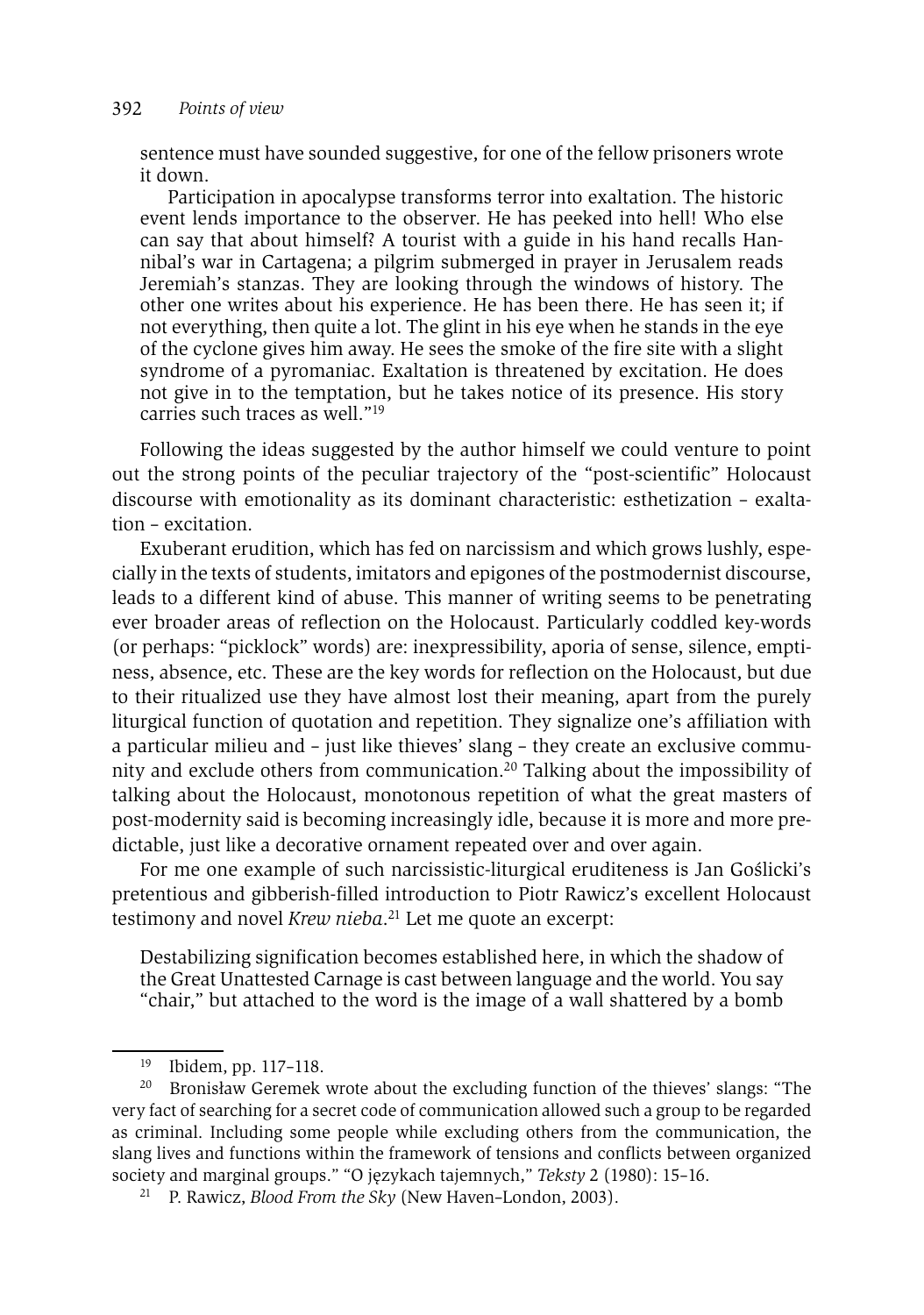and an exposed corner of the room in which this salvaged (salvaged?) chair stands. And what does it "mean"? "Chair"? "Chairness"? "Chair's negation"? An empty sign? In a way, all this simultaneously refers one to the other, indefinitely postponing a definite answer. And thus Rawicz seems to be somebody who is in possession of a dictionary whose entries are constructed precisely in such a way, and who uses it consistently.

If such a language "after the Holocaust", assuming nothingness as the center of signifying, shuns argument, presentation, narration, if it refers to difference, whose each constituent can be conceived of equally well [*sic*!] ("Psalm" is theology and ontology, but the modern spirit, from the decidedly anti-theological Gombrowicz, to the radically anti-theological Derrida, has managed to problematize everything - "truth", "essence", "beginning", "end", "inside", "outside", etc., placing sense within the difference – and this is a postponed sense, one that assumes the indefiniteness of narration), then at least it is unfit to lead all kinds of silly ideologies, because, as long as one remains within it, it is impossible to be right.22

This eminent essayist and translator, who during the occupation was hiding with his parents in the Cracow district of Kazimierz, was a student of Paul de Man. Thus he knows well what he is writing about. But is the reader able to follow the meanders of his thoughts and make his way through his enigmatic comment? I have a feeling that the introduction to Rawicz's book perfectly illustrates the whole idleness and lack of originality of the language taken over from the masters of language.

**\*\*\***

So what is the scientific investigation of the Holocaust all about? Can we simply let the wave take us and can we float gracefully on the smooth surface of the water, which will reflect the self-satisfaction visible on our faces? I shall give a naive and old-fashioned answer: it is about what really happened and about the other human being. About those who were killed, each of whom had his own face and his own name.

I am not so naive, nevertheless, to have nostalgic dreams about the original agreement and harmony between the word and being, between truth and reality, between the world and language. I am aware that we live in a time of crisis of the traditionally defined experience, whose nature is changing: it "comes unstuck" from reality, it loses its integrity and cognitive neutrality, it stratifies. Between what is represented and the subject itself there is a disturbing space difficult to traverse.<sup>23</sup> I am perfectly aware that – using a phrase borrowed from George Steiner – "the contract has been broken."24

<sup>22</sup> Ibidem*,* 117–118*.* 

<sup>&</sup>lt;sup>23</sup> I also refer here to Ryszard Nycz, who situates traditional concepts of experience against the modern form of experience. See: "Literatura nowoczesna wobec doświadczenia," in *Literackie reprezentacje doświadczenia*, ed. Włodzimierz Bolecki and Ewa Nawrocka (Warsaw, 2007).

<sup>24</sup> Here I refer to George Steiner's essay *The Broken Contract* (Chicago, 1991).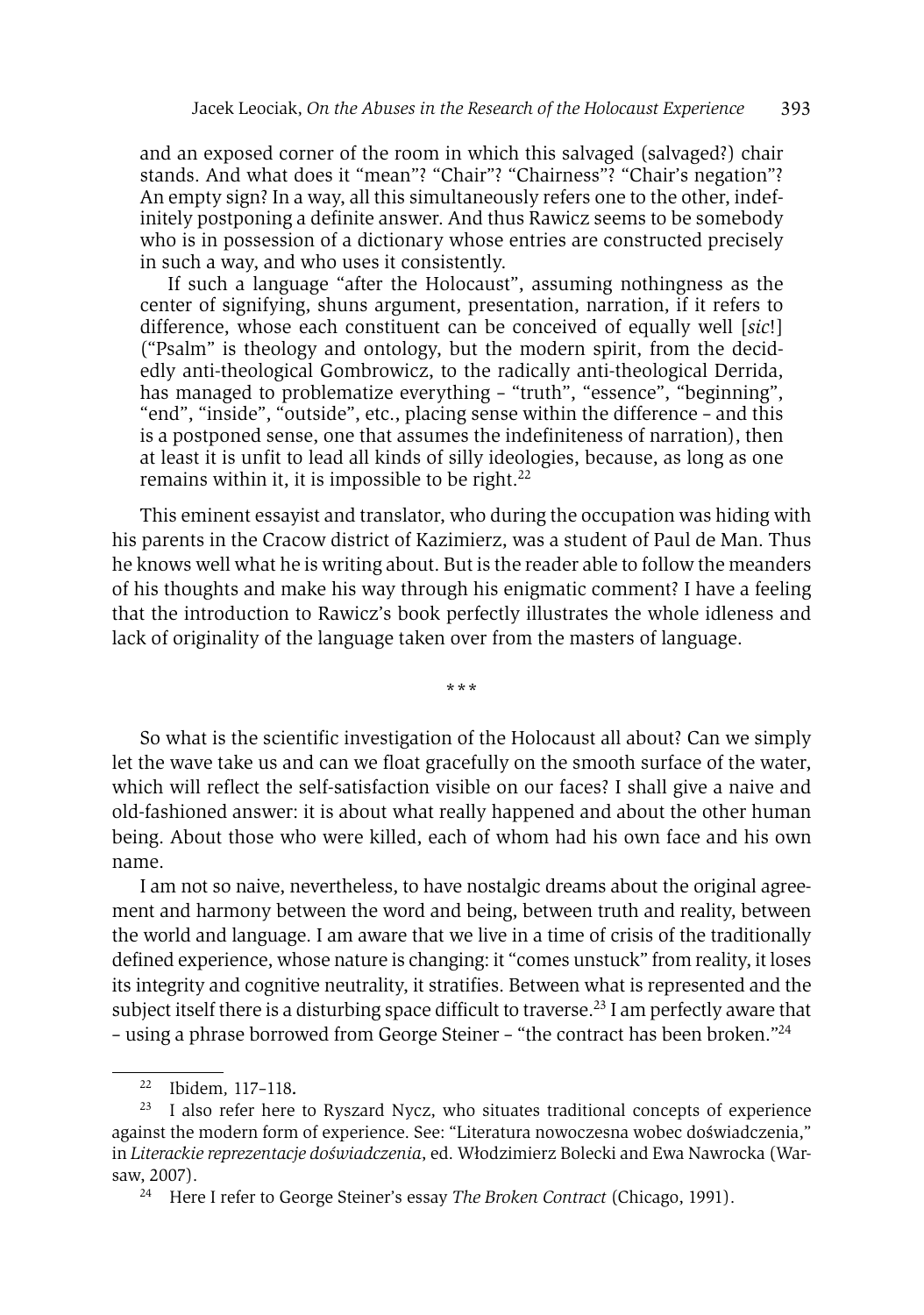Let us listen to Steiner:

Anything can be said and, in consequence, written a b o u t a n y t h i n g . We scarcely pause to observe or to countenance this obviousness. But an enigmatic enormity inhabits it.25

Then he writes,

We can tell any truth and any falsehood.... To speak, either to oneself or to another, is in the most naked, rigorous sense of that unfathomable banality, to invent, to re-invent the being and the world.26

Steiner sketches the panorama of culture, art, humanist reflection in which the contract between the word and the world has been broken. According to the essayist, it is one of a few spiritual revolutions in the history of the West, which defines our modernity in a fundamental way. We are in the post-Logos phase. In the post-modern phase. The old-fashioned term "meaning" needs to be replaced with the "infinite signification" which opens "infinite possibilities," or with "following the traces." Let me quote the conclusion of George Steiner's essay:

We must ask of ourselves and of our culture whether a secular, in essence positivist, model of understanding and of the experience of meaningful form (the aesthetic) is tenable in the light or, if you will, in the dark of the nihilistic alternative.... There is a distinct possibility that these questions no longer admit of an adult, let alone consoling, answer. They may be mere flourishes of nostalgia and pathos. The cruelest of paradoxes in deconstruction is this: there was no "place to start," but there is, in regard to our innocent, factitious, opportunistic habitation in meaning, a place at which to end. What seems clear is that the challenge cannot be evaded.... For the current masters of emptiness, the stakes are indeed those of a game. That is where we differ.<sup>27</sup>

A mind searching for the truth knows no boundaries. It is free in the perennial movement of search, doubt, asking, questioning. It knows no rest and does not fear danger. How do we know when it is wrong, when it goes astray? Steiner suggests an uncertain criterion, but what is certain in this world? If for the masters of emptiness the stakes are those of a game, of satisfying narcissistic temptations, then I shall not be with them.

## **Abstract**

The abuses in the presentation of the Holocaust in art, film, and literature have been extensively studied in contemporary humanist studies. The analyses point to the phenomenon of the Holocaust's McDonaldization, its political instrumentalization, ideological manipulation and commercialization. The article is an attempt

<sup>25</sup> Ibidem*,* p. 53. 26 Ibidem, p. 55.

<sup>27</sup> Ibidem*,* p. 134.